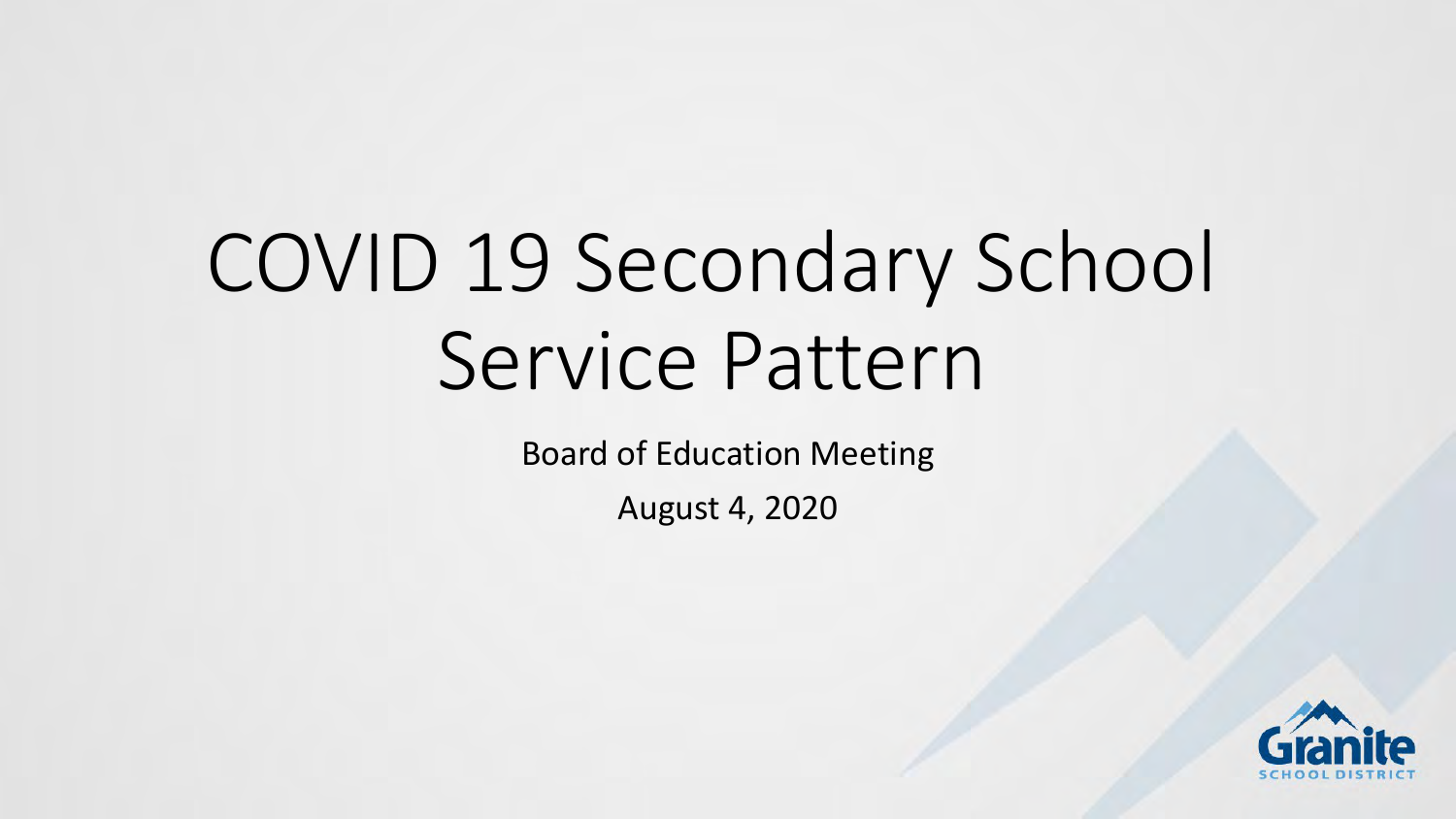#### Attendance Plans

- Regular Schedule
	- Traditional calendar approved by the Board of Education
- Dismissal Schedule If required/recommended by Governor or HD
	- Similar to 4<sup>th</sup> quarter 2020
- Modified Schedule If required/recommended by Governor or HD
	- Monday Thursday
	- Students divided in half alphabetically in each network
	- Half attend Monday and Wednesday, half attend Tuesday and Thursday
	- Fridays are distance learning

• All schedules share a component of distance learning

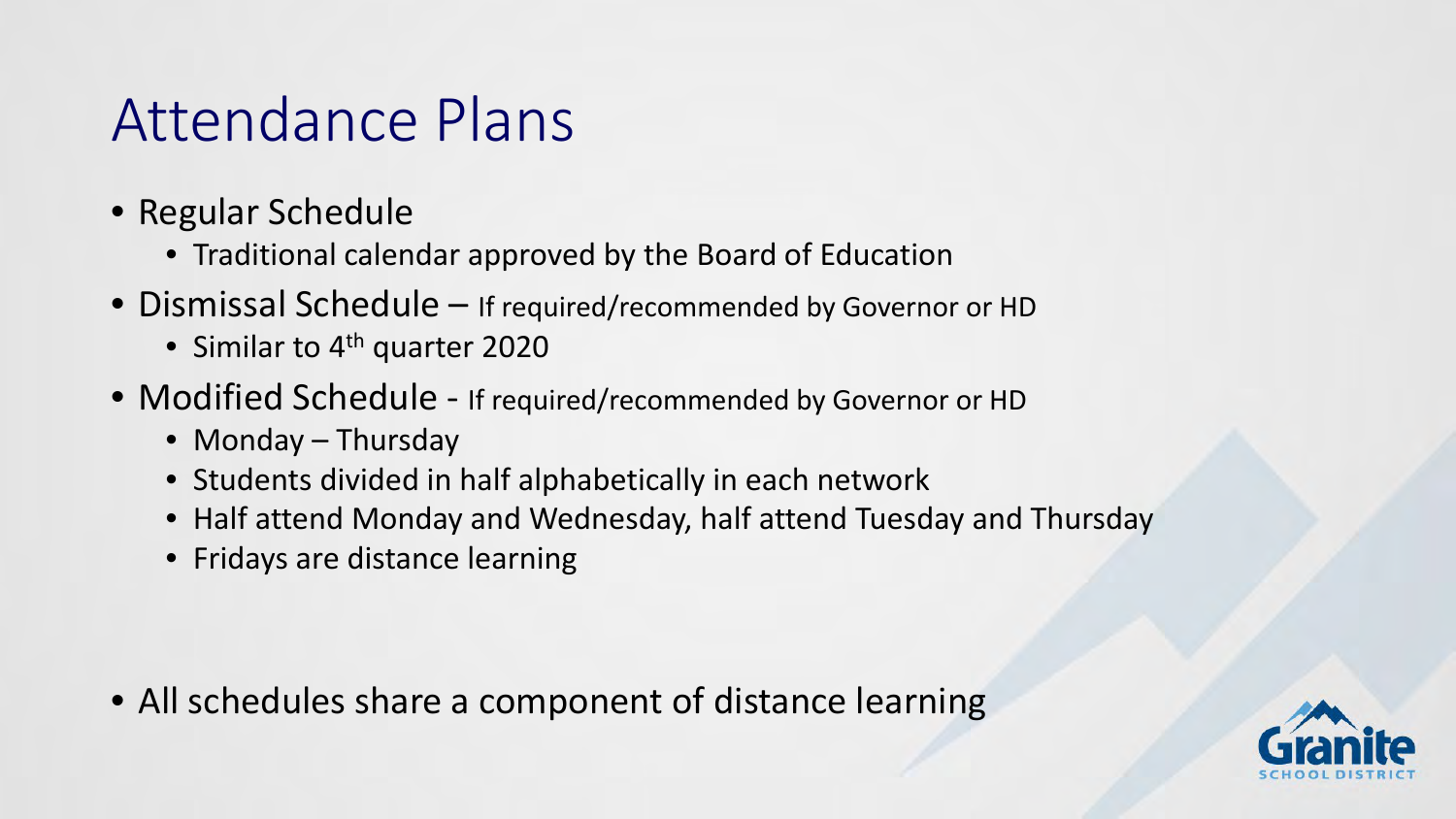## Distance Learning Challenges

- Professional development
- Resources and tools
- Access for all students
- Planning time for teachers

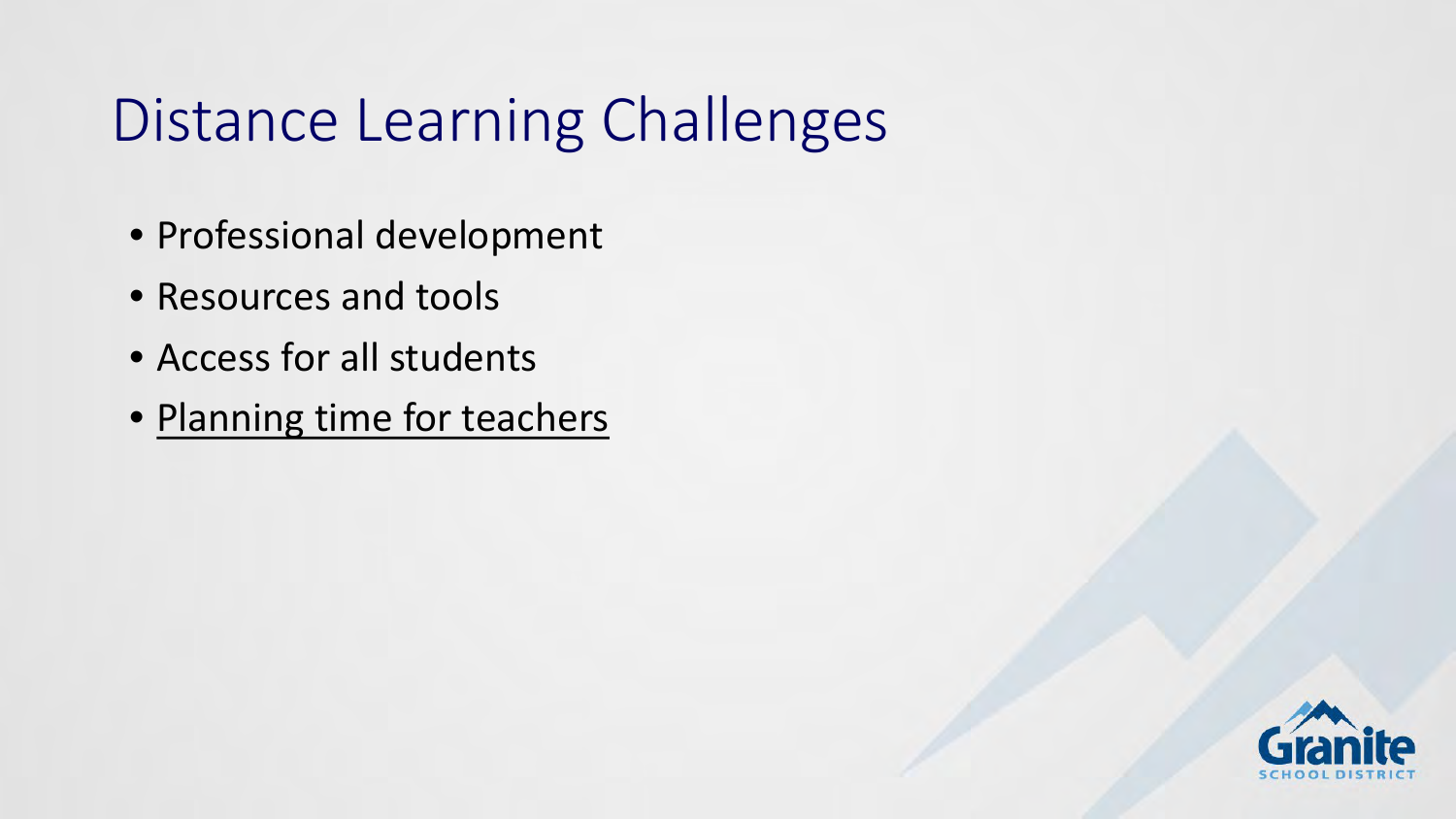### Planning Time For Teachers

- Elementary teachers
	- Previously addressed in last month's board meeting
	- Working to designate teachers as face to face teachers or distance learning teachers based on student/parent requests that are due August 6, 2020
	- Teachers will need to be prepared to use both modalities if we need to move into a modified or dismissal schedule
- Secondary teachers
	- How do we get teachers using both modalities more planning time?
	- Last board meeting you tasked us to come back to you with a proposal

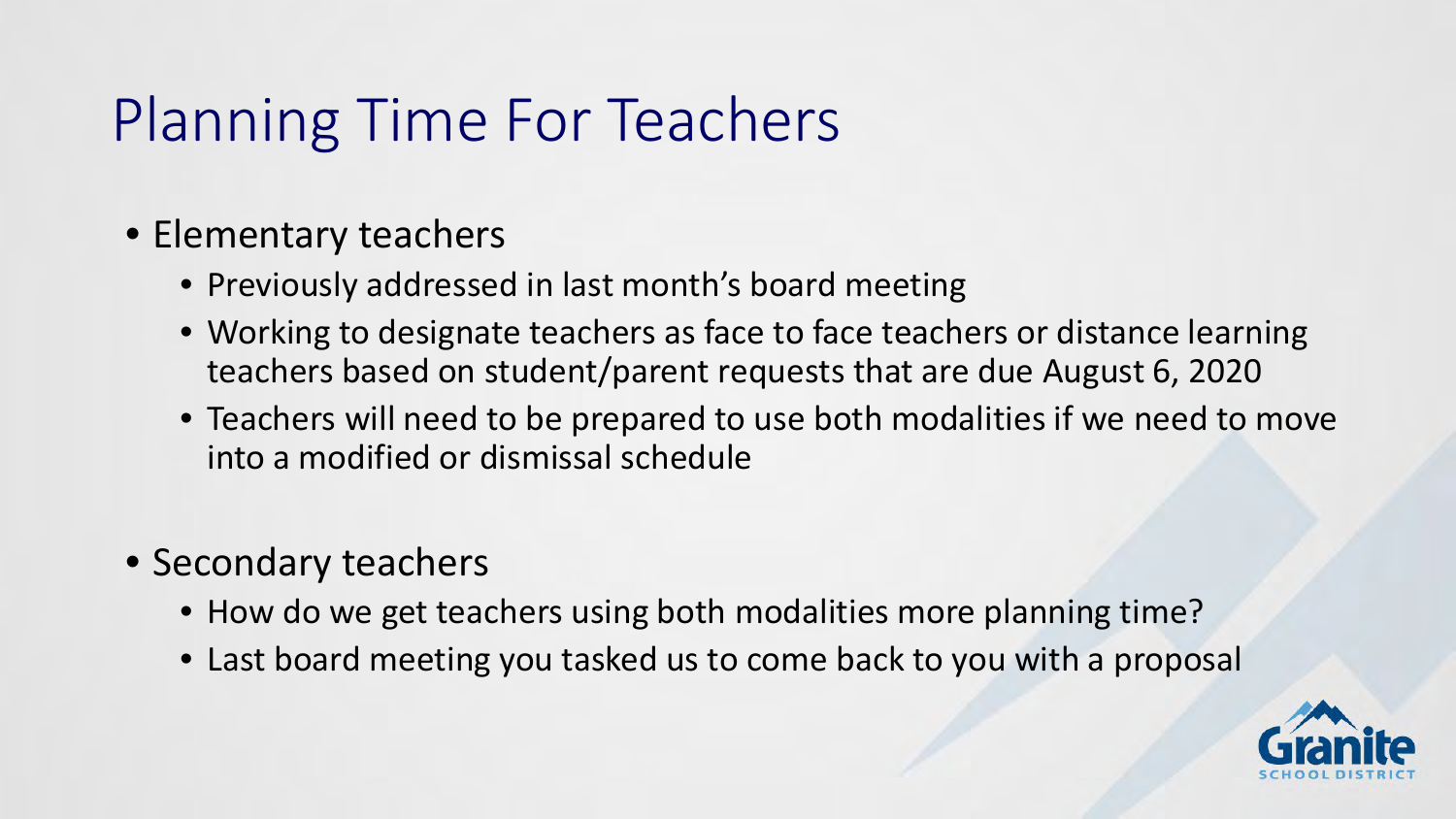#### Consideration For Secondary

- Regular Schedule
	- Teachers would continue to teach using both modalities, face to face instruction and distance learning, Mondays-Thursdays
	- Fridays would be 100% distance learning
	- The High School late start time would be moved to Fridays, similar to the current Junior High Model
	- The additional time on Fridays without students in the building would be used for distance learning, collaboration, interventions and extensions, and planning
- Modified/Dismissal Schedule
	- Would remain the same as previously discussed